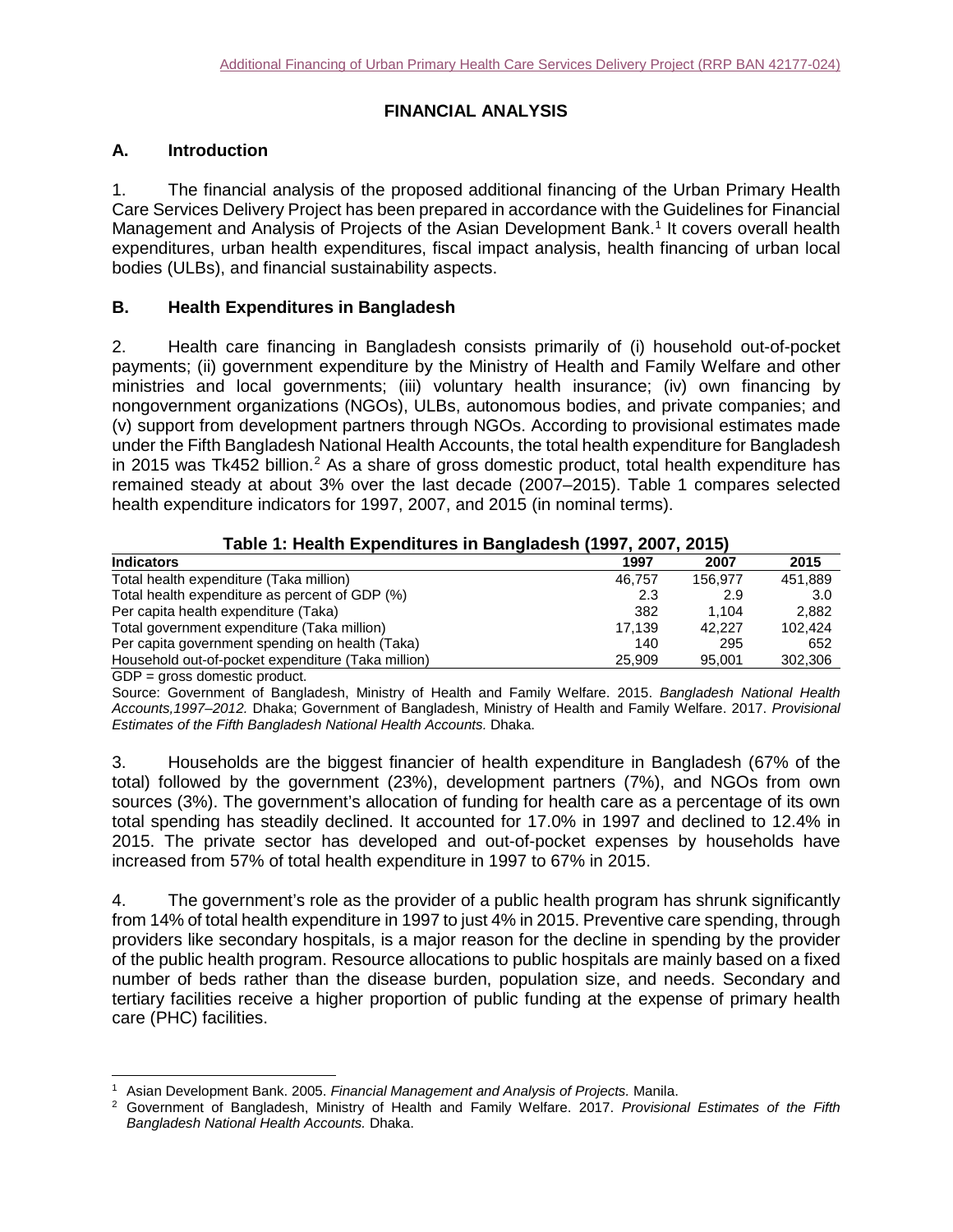5. Total health spending by the government in 2015 was Tk102 billion, which is Tk652 per citizen. Although government financing in health care has increased in nominal terms over the years, its relative share (in total public expenditures) has declined. The Ministry of Health and Family Welfare's share of total health spending by government is about 93.0%. The government provides most health care services free, although households pay nominal user fees for some services. Expenditure on drugs is the biggest out-of-pocket (69.3%) household health expense. Hospitals and outpatient care are each about 10.0%, and 8.0% is spent on ancillary services. Sales of drugs are higher in urban areas than in rural areas since access to pharmacies and retail drug outlets is much higher in urban areas.



TCAM = traditional, complementary, and alternative medicines. Source: Government of Bangladesh, Ministry of Health and Family Welfare. 2017. *Provisional Estimates of the Fifth Bangladesh National Health Accounts.* Dhaka.

# **C. Urban Health Expenditure**

6. Bangladesh's urban population is growing faster than the rural population. About 33% of the population currently reside in urban locations, but the share is expected to reach 50% by 2039, mainly because of migration. Cities are characterized by large inequalities in health-related conditions. About one-third of the urban population lives in slums where living and hygiene conditions are inauspicious to health and nutrition outcomes.

7. Urban households spend on average 4.3% of their total consumption expenditure on health, but spending differs widely depending on household income. Data from the Bangladesh Bureau of Statistics' Household Income & Expenditure Survey (2011) shows that while health care expenditure in the richest segment of the populace (quintile 5) is 5.5%, it is 3.7% for quintile 4 and [3](#page-1-0).1% for quintiles 1–3.<sup>3</sup> The largest health expenditure in urban areas is incurred at pharmacies and/or retail drug outlets, while the second largest is in general hospitals. According to the Fifth Bangladesh National Health Accounts, urban residents spent Tk163 billion on health care in 2015, which constituted 36% of total health expenditure. Urban per capita expenditure was estimated at Tk4,869, compared with Tk2,341 for rural individuals (Table 2). The national per capita out-of-pocket payments on health care were Tk1,932 in 2015, but Tk4,765 in urban areas. Per capita out-of-pocket outlays for hospitals and providers of services differ significantly between urban and rural areas.

<span id="page-1-0"></span> <sup>3</sup> Bangladesh Bureau of Statistics. 2011. *Household Income & Expenditure Survey 2010*. Dhaka.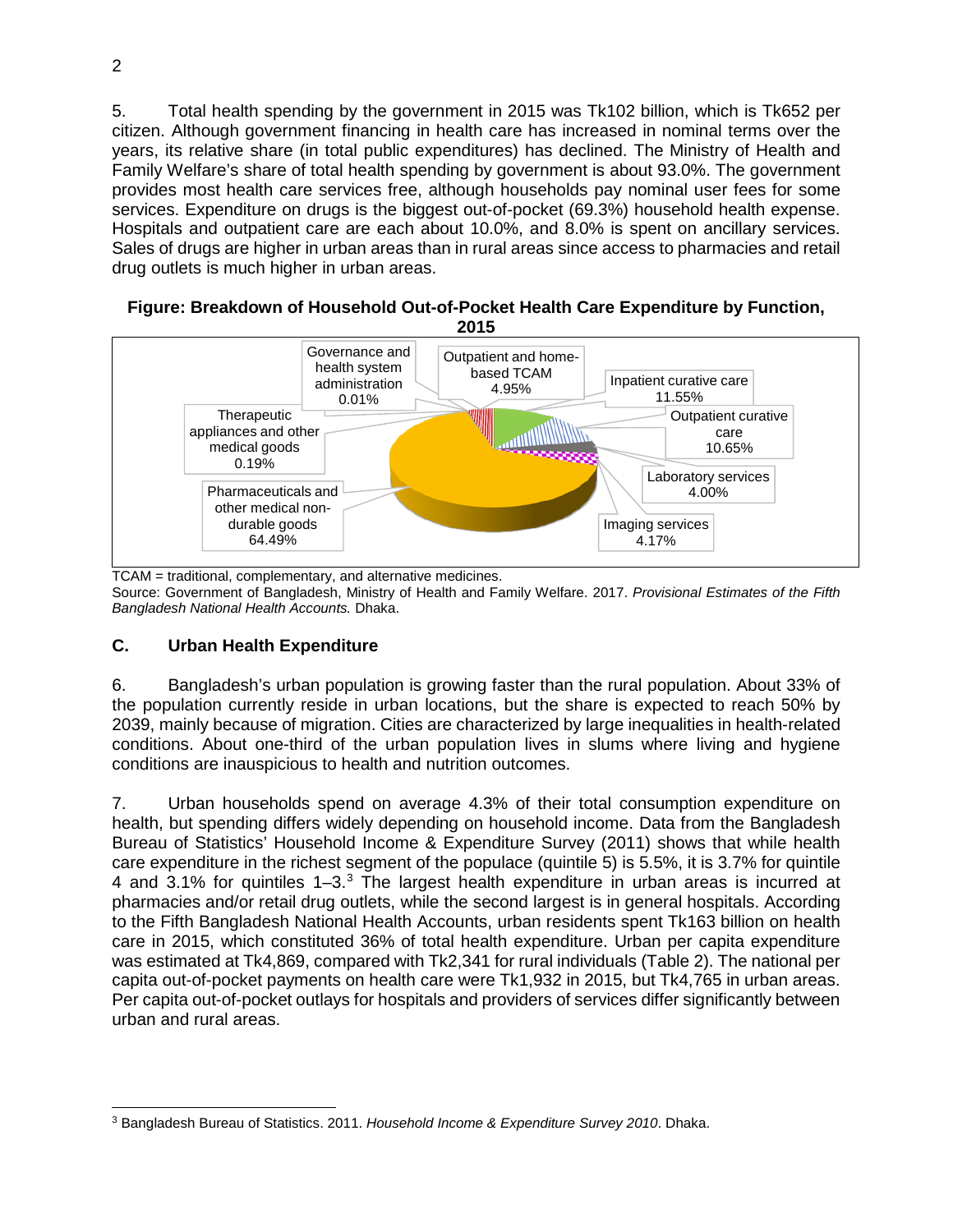| <b>Indicator</b>                                                                                                  | Urban   | Rural   | Total   |
|-------------------------------------------------------------------------------------------------------------------|---------|---------|---------|
| Total health expenditure (Taka million)                                                                           | 163.426 | 288.462 | 451,889 |
| Population (million)                                                                                              | 33.56   | 123.2   | 156.8   |
| Urban expenditure as % of total health expenditure                                                                | 36%     | 64%     | 100%    |
| Per capita total health expenditure                                                                               | 4.869   | 2.341   | 2.887   |
| Source: Government of Bangladesh, Ministry of Health and Family Welfare, 2017, Provisional Estimates of the Fifth |         |         |         |

**Table 2: Total Health Expenditure and Urban Health Expenditure, 2015**

Source: Government of Bangladesh, Ministry of Health and Family Welfare. 2017. *Provisional Estimates of the Fifth Bangladesh National Health Accounts.* Dhaka; *World Health Organization Global Health Expenditure Database.*

### **D. Fiscal Impact Analysis**

8. Bangladesh's economy has achieved sustained growth of 6.3% per year since FY2007. In the Seventh Five-Year Plan, FY2016–FY2020, the government aims to accelerate the average annual growth rate to 7.[4](#page-2-0)%.<sup>4</sup> In support of the Bangladesh National Urban Health Strategy (NUHS), \$142 million is being committed over a 5-year period (1 April 2018 to 31 March 2023) under the additional financing for the Urban Primary Health Care Services Delivery Project.

9. Table 3 shows the fiscal impact of the project financial plan. It also indicates the funds needed to finance project expenditures during and beyond the project period. By the end of the project, gains from efficiency and better quality will have positive long-term effects that are not susceptible to short-term resource constraints. Over FY2018–FY2022, the government's annual commitment to the project averages 0.05% (as a percentage of total government expenditure) and 0.80% of the budget of the Local Government Division (LGD). The project is expected to spend about Tk19.3 billion as recurrent expenditure during 2023–2037 and serve 66.5 million beneficiaries. On average, this translates to an expenditure of \$3.6 per beneficiary or Tk290. Although the health facilities generate income from user fees, the overall recovery from user fees represent only about 27% of the operating cost including depreciation. Consequently, the government should allocate additional funds after the project to sustain the current level of service coverage. A total of Tk1.3 billion per year will be required as recurrent expenditure from 2023.

|                                     | . ap.o o.ooa. pao., = o . o |         |         |         |        |         |  |  |
|-------------------------------------|-----------------------------|---------|---------|---------|--------|---------|--|--|
|                                     | Projection                  |         |         |         |        |         |  |  |
| <b>Indicator</b>                    | <b>FY2018</b>               | FY2019  | FY2020  | FY2021  | FY2022 | Total   |  |  |
| GDP at current price <sup>a</sup>   | 22,127                      | 25,003  | 28,254  | 31,927  | 36,077 | 143,389 |  |  |
| Government revenue <sup>b</sup>     | 2,655                       | 3,000   | 3,390   | 3,831   | 4,329  | 17,207  |  |  |
| Government revenue as % of GDP      | 12%                         | 12%     | 12%     | 12%     | 12%    |         |  |  |
| Government expenditure <sup>c</sup> | 3,762                       | 4,251   | 4,803   | 5,428   | 6,133  | 24,376  |  |  |
| Development <sup>d</sup>            | 831                         | 922     | 1,024   | 1,136   | 1,261  | 5,174   |  |  |
| <b>Sector expenditure</b>           |                             |         |         |         |        |         |  |  |
| LGD budget <sup>e</sup>             | 235                         | 258     | 286     | 318     | 353    | 1,450   |  |  |
| Nondevelopment <sup>e</sup>         | 31                          | 34      | 37      | 41      | 46     | 189     |  |  |
| Development <sup>e</sup>            | 204                         | 224     | 249     | 277     | 307    | 1,261   |  |  |
| 11 city corporations <sup>e</sup>   | 14.0                        | 15.6    | 17.3    | 19.2    | 21.3   | 87.4    |  |  |
| <b>Additional</b>                   |                             |         |         |         |        |         |  |  |
| financing cost                      | 1.29                        | 2.45    | 2.82    | 2.41    | 2.39   | 11.36   |  |  |
|                                     |                             |         |         |         |        | Average |  |  |
| % of government expenditure         | 0.03%                       | 0.06%   | 0.06%   | 0.04%   | 0.04%  | 0.05%   |  |  |
| % of GED                            | 0.2%                        | 0.3%    | 0.3%    | 0.2%    | 0.2%   | 0.2%    |  |  |
| % of LGD budget                     | 0.5%                        | $1.0\%$ | $1.0\%$ | $0.8\%$ | 0.7%   | $0.8\%$ |  |  |
| % of LGD nondevelopment budget      | 4.2%                        | 7.3%    | 7.6%    | 5.8%    | 5.2%   | 6.0%    |  |  |
| % of LGD development budget         | 0.6%                        | 1.1%    | 1.1%    | 0.9%    | 0.8%   | 0.9%    |  |  |
| % of 11 city corporations           | 9.2%                        | 15.7%   | 16.3%   | 12.6%   | 11.2%  | 13.0%   |  |  |

#### **Table 3: Fiscal Impact, FY2018–FY2022**

GDP = gross domestic product, GED = government expenditure for development, LGD = Local Government Division. Notes:

1. Tk in billion unless otherwise noted.

<span id="page-2-0"></span> <sup>4</sup> Government of Bangladesh, Planning Commission. 2015. *Seventh Five Year Plan FY2016–FY2020*. Dhaka.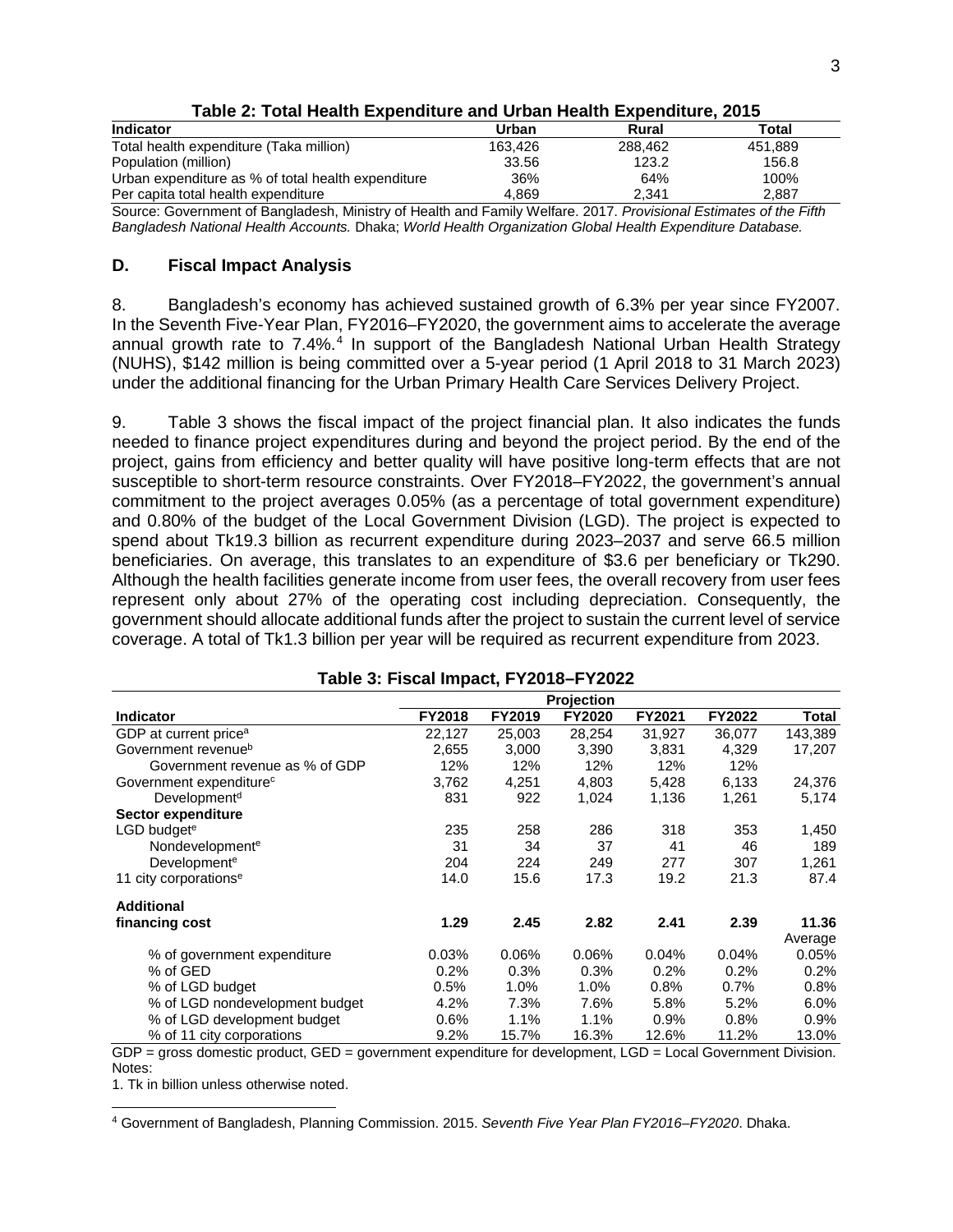- 2. Total project resource envelope is \$142 million.
- 3. Exchange rate:  $$1 = Tk80$ .
- a Assumed to grow at 13% annually over the projection period based on the GDP average annual growth rate of 7.2%
- and inflation rate of 5.8% for FY2007–FY2022.<br>
<sup>b</sup> Government revenue as a percentage of GDP over the projection period assumed at 12% based on the average proportion of government revenue to GDP during FY2016–FY2022.
- $\degree$  Government expenditure as a percentage of GDP over the projection period assumed at 17% based on the average proportion of government expenditure to GDP during FY2016–FY2022.
- d Assumed to grow at 11% annually over the projection period based on the development average annual growth rate during FY2017–FY2022.
- <sup>e</sup> Assumed to grow at 11% annually over the projection period, FY2020–FY2022.

Source: Government of Bangladesh, Ministry of Finance, Finance Division, Medium Term Budget Framework; Government of Bangladesh, Bangladesh Bureau of Statistics; Asian Development Bank estimates.

#### **E. Health Financing of Urban Local Bodies**

10. The city corporations and municipalities depend on contributions from the central government. About 90% of their total budget is funded through the LGD, while about 8% is generated through user fees and drug sales. For some ULBs, the entire health budget is funded by the central government.<sup>[5](#page-3-0)</sup> In nominal terms, the cumulative health budget of the nine city corporations under the project in 2015 was Tk671 million, and the average budget per city corporation was Tk75 million.[6](#page-3-1)

11. The nine city corporations collectively spent Tk659 million on health care in 2015. The expenditure ranged from Tk3.4 million (Comilla City Corporation) to Tk159 million (Dhaka South City Corporation [DSCC]). The activities across ULBs have a high degree of heterogeneity regarding health care services, which is evident when comparing expenditure shares for different types of health-related expenditures. Outlays on inpatient care are expected from DSCC with its three hospitals and for Rajshahi City Corporation (RCC) with its one hospital. Dhaka North City Corporation's main health service activity is mosquito control, which constitutes 94% of its total expenditure. Narayanganj City Corporation's focus is the Expanded Program on Immunization (EPI, 70% of total expenditure) and mosquito control (25% of total expenditure). Comilla City Corporation, Rangpur City Corporation, and Sylhet City Corporation also use much of their budgets for the EPI.

12. Only a selected number of city corporations have outpatient facilities. DSCC and Khulna City Corporation each have three active outdoor clinics, with DSCC serving over 171,500 patient visits in 2015. Sylhet City Corporation and RCC each have an outdoor clinic, with RCC serving a significantly higher number of patients. Of the six municipalities, two have outpatient services. Two city corporations have inpatient care facilities—DSCC with three hospitals and RCC with one hospital. Bed capacity, as well as bed occupancy rates, are higher at DSCC facilities than those under RCC.

13. The municipalities are more heavily dependent on central government funding. A sample of six municipalities receive 99% of their budget through the central government and have much lower revenue earning capacity  $(1\%)$ .<sup>[7](#page-3-2)</sup> In nominal terms, the cumulative health budget of six municipalities in 2015 was Tk109 million and the average budget was Tk18 million. Health expenditure constitutes less than 10% of municipalities' total annual expenditure. For example, the health expenditure was 9.7% (2013) for Faridpur and 6.4% (2015) for Coxsbazar

<span id="page-3-0"></span> <sup>5</sup> The proportion of the health budget funded by the central government to city corporations was Dhaka North (100%), Narayanganj (100%), Sylhet (100%), Chittagong (100%), Khulna (95%), RCC (95%), Barisal (92%), Rangpur (92%), and Dhaka South (76%).

<span id="page-3-1"></span><sup>6</sup> Excludes Gazipur because of lack of data.

<span id="page-3-2"></span> $7$  The six municipalities are Kishoregonj, Sirajgonj, Faridpur, Jessore, Pabna, and Coxsbazar.